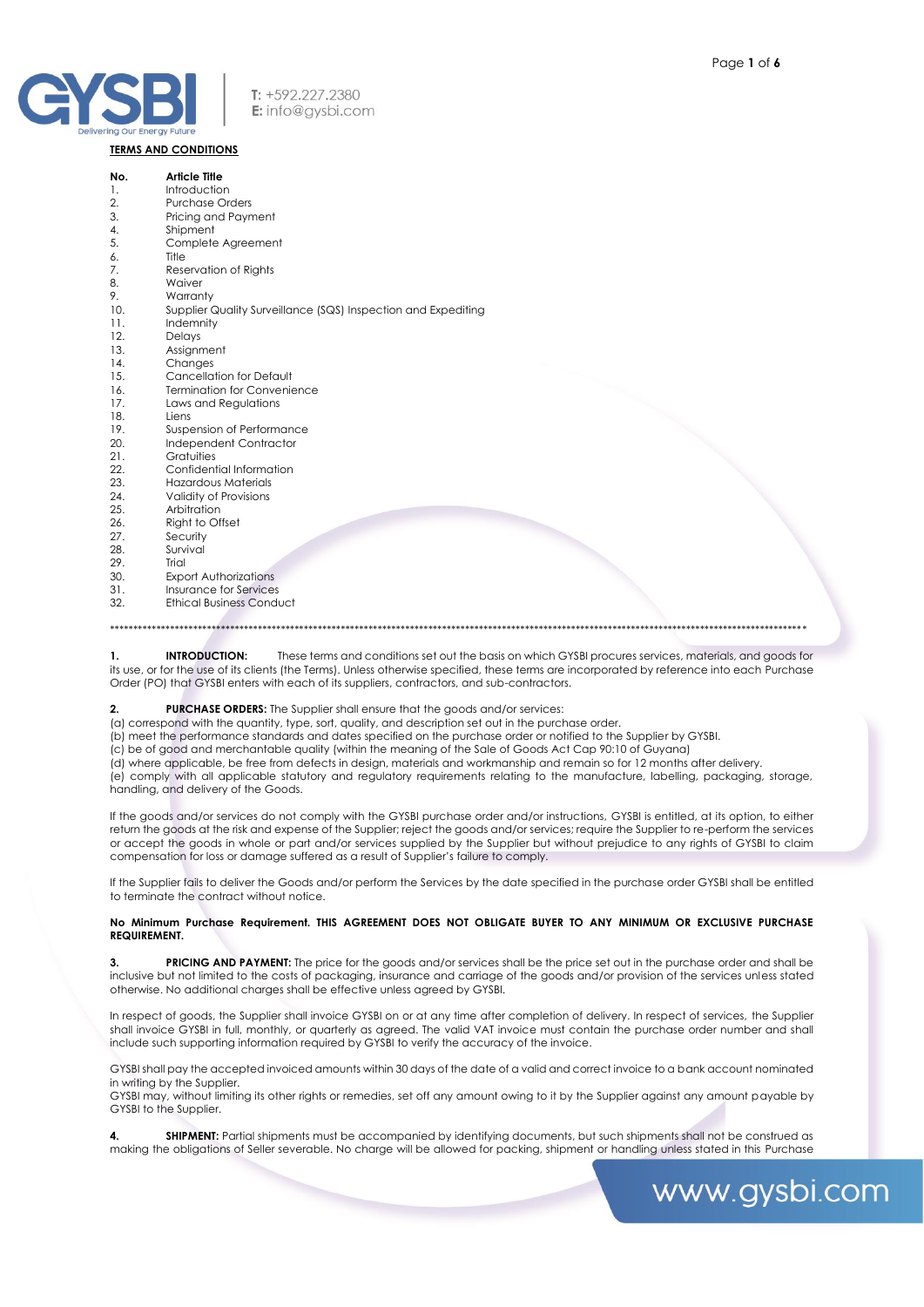

T: +592.227.2380 E: info@aysbi.com

Order. Seller shall pay for damaged goods resulting from improper packing or marking. Itemized packing lists must accompany each shipment. Buyer's count will be accepted as final and conclusive on shipments not accompanied by Seller's itemized packing list. If applicable, shipments shall be palletised to the maximum extent of palletization. Costs for palletizing are included in the purchase price. All goods received in excess of Purchase Order requirements will be subject to return for credit at Seller's expense.

**5. COMPLETE AGREEMENT:** The Purchase Order shall become a binding agreement of Seller and Buyer upon buyer's issuance of this Purchase Order, or upon Seller otherwise acknowledging acceptance of the Purchase Order or commencing performance of this Purchase Order, whichever occurs first. This Purchase Order, together with the specifications, drawings and documents referred to herein and the other documents referred to therein, which by this reference are all made a part hereof, constitute the entire agreement between the parties, and all prior negotiations, proposals, and writing pertaining to this Purchase Order, or the subject matter hereof, are superseded hereby. Any reference to Seller's quotation, bid, or proposal does not imply acceptance of any terms, conditions, or instruction contained in such document.

Any invoice, acknowledgment or other communication issued by Seller In connection with this Purchase Order shall be construed to be for record and accounting purposes only. Any terms and conditions stated in such communication shall not be applicable to the Purchase Order and shall not be considered as Seller's exceptions to the provisions of the Purchase Order. Trade custom and/or trade usage is superseded by this Purchase Order and shall not be applicable in the interpretation of this Purchase Order.

Anything that may be called for in the specifications and not shown on the drawings or shown on the drawings and not called for in the specifications, shall be of like effect as if called for and shown in both. In the event of any ambiguities, express conflicts or discrepancies in the specifications, drawings or other documents which are a part of this Purchase Order, Seller shall immediately submit the matter to Buyer for its determination and shall comply with the determination of Buyer in such matter.

All headings and numbering in this Purchase Order are for convenience of reference only and shall in no way be used in interpretation of any of the provision in this Purchase Order.

**6. TITLE:** Seller warrants full and unrestricted title to Buyer for all goods, services and documents furnished by Seller under this Purchase Order free and clear of any and all liens, restrictions, reservations, security interests, and encumbrances. If Buyer makes progress payments to Seller under this Purchase Order, title to the goods ordered hereunder shall pass to Buyer at the time that Seller provides the goods in this Purchase Order. Seller shall clearly identify the goods as property of Buyer by visible marking or tagging, and Buyer shall have the right, at Buyer's option, to inspect and verify that said goods have been identified as Buyer's property. Care, custody, and control of such goods remains with Seller until such time as Buyer takes physical possession or otherwise agrees in writing by change order to this Purchase Order.

**7. RESERVATION OF RIGHTS:** The making or failure to make any inspection of, or payment for, the goods or services covered by this Purchase Order shall in no way impair Buyer's right to reject nonconforming or defective goods or services, nor be deemed to constitute acceptance by Buyer of the goods or services, nor affect in any way Seller's obligations under this Purchase Order notwithstanding Buyer's opportunity to inspect the goods or services, Buyer's knowledge of the non-conformity or defect, its substantiality or the ease of its discovery, nor Buyer's earlier failure to reject the goods or services.

**8. WAIVER:** Buyer's failure to insist on performance of any term, condition, or instruction, or failure to exercise any right or privilege, or Its waiver of any breach, shall not thereafter waive any such term, condition, instruction, right or privilege.

**9. WARRANTY:** Seller warrants to Buyer that all goods and services covered by this Purchase Order will conform with the specifications, drawings, and other descriptions supplied or adopted by Buyer and will be new, of good quality, fit and sufficient for the purposes for which they are Intended as evidenced in this Purchase Order and in the drawings and specifications referred to herein, of good materials, design and workmanship, free from defects, and will fulfill satisfactorily the operating conditions specified herein.

Seller, at its expense, (including without limitation costs of removal, packing, transportation, and reinstallation) shall promptly either repair or replace any defective materials, workmanship, or services furnished to Buyer which within twelve (12) months after Final Acceptance.

Nothing herein contained shall diminish the extended liability for faulty materials or workmanship, which is created by applicable law as, for example, without limitation, by provisions creating builder responsibility for periods in excess of the warranty if required by applicable law.

Goods or services that are repaired or replaced by Seller pursuant to this Warranty shall be warranted, according to the terms hereof, for an additional twelve (12) months from the date of such repair or replacement. Seller will at any time be chargeable for repairs made by Buyer to correct such a failure to meet the warranty herein when Seller has been given notice of such failure and thereafter has failed to take prompt and effective action to correct the failure in accordance with the foregoing.

If the Seller, after having been given seven (7) days written notice to remedy the said deficiencies, fails or neglects to comply then the Buyer and/or Owner may perform the necessary Work and deduct the cost of same from any monies owing to the Seller, or the Seller shall pay to the Buyer and/or Owner on demand all costs incurred in connection therewith. Provided that in the event of an emergency arising from the said deficiencies, which imminently endangers life or property, the Buyer and/or Owner may make such immediate arrangements for emergency repairs as it deems fit and the Seller shall pay to the Owner all costs incurred by the Buyer and/or Owner in connection therewith. Provided also that if the Seller's field force has been removed from the Site due to termination of the Purchase Order, the Buyer and/or Owner, at its option and at the cost of the Seller, may undertake such repairs or replacement.

The above warranties are in addition to all other warranties as may be express or implied at law or equity, and all warranties shall extend to Buyer and any successors and assigns.

**10. SUPPLIER QUALITY SURVEILLANCE (SQS) INSPECTION AND EXPEDITING:** Seller shall be responsible for the performance of all activities affecting quality and schedule including those of its suppliers. Buyer reserves the right to review Seller's Quality Assurance and Quality Control Procedures. Seller's Quality Plan submittal requirements, if applicable, are defined in the "Supplier Drawing and Data Commitment Form" section of this Purchase Order.

## www.gysbi.com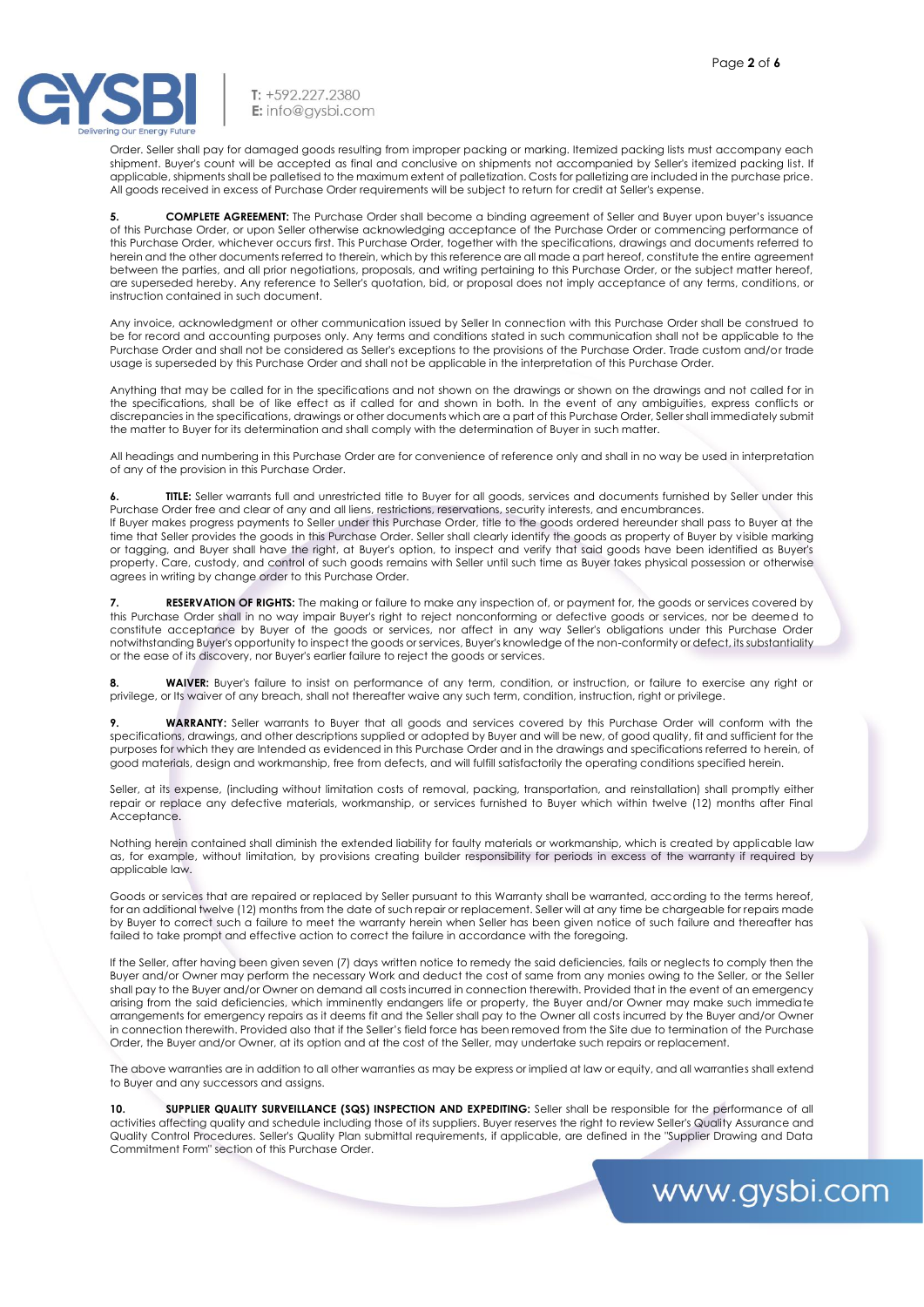T: +592.227.2380 E: info@gysbi.com

The goods provided by Seller under this Purchase Order are subject to SQS inspection, expediting, audit of Quality Plan implementation and witnessing of Seller testing by the Buyer and/or Buyer's representative, who shall be granted access to all parts of the Seller's plant(s) or Seller's supplier's plant(s) engaged in the manufacturing or processing of this Purchase Order. The representative's inspection and witnessing of testing, or lack of inspection, witnessing of testing or response, shall in no way release the Seller from any obligations related to this Purchase Order. Seller shall further ensure that these terms and conditions become a part of its purchase orders to its suppliers for all goods or services which are used in the products purchased under this Purchase Order. Seller is further responsible for obtaining and submitting Quality Plans as required from its suppliers.

Seller and/or Seller's suppliers will notify Buyer at least five (5) calendar days in advance of the date inspection or test can be made. If for any reason the date should be set back, Seller shall telephone, wire, or facsimile Buyer immediately.

### **11. INDEMNITY:**

Seller agrees to defend, indemnify and hold harmless Buyer, the affiliated companies of each, and their directors, officers, employees, agents and representatives, from and against all claims, demands, causes of action, liability, loss or expense arising from or relating to any actual or asserted:

Failure by Seller to comply with any law, ordinance, regulation, rule, or order, or with this Purchase Order. This Section includes, but is not limited to, fines or penalties by government authorities and claims arising from Seller's actual or asserted failure to pay taxes.

violation or infringement of rights in any patent, copyright, proprietary information, trade secret or other property right caused or alleged to be caused by the use or sale of goods, materials, equipment, methods, processes, designs or information furnished by Seller or its suppliers. Should any goods or services provided by Seller become, or appear likely to become, the subject of a claim of infringement of a patent, copyright or other property right, Seller shall, at Buyer's option, either procure for Buyer the right to continue using such goods or services, replace same with equivalent, non-infringing goods or services, or modify the goods or services so that the use thereof becomes non-infringing, provided that any such modification or replacement is of equal quality and provides equal performance to the infringing goods or services.

The preceding paragraph shall not apply to any goods, or any part thereof, manufactured to designs furnished and required by Buyer, nor shall it apply to claims that the sale or use of a process or use of a combination of the goods supplied by Seller hereunder with other goods infringes a patent, if such process or other goods were not supplied by Seller and Seller's supplying of the goods hereunder does not constitute contributory patent infringement.

Injury to or death of persons (Including employees of Buyer, Seller and Seller's suppliers) or from damage to or loss of property (including the property of Buyer) arising directly or indirectly out of this Purchase Order or out of any acts or omissions of Seller or its suppliers. Seller's defence and indemnity obligations hereunder include claims and damages arising from non-delegable duties of Buyer or arising from use by Seller of construction equipment, tools, scaffolding, or facilities furnished to Seller by Buyer.

Contamination, pollution, or public or private nuisance, arising directly or indirectly out of this Purchase Order or out of any acts or omissions by Seller, its suppliers or sub suppliers.

Seller's computer software, hardware or systems, and all software, hardware, systems and any materials and services incorporated in Seller's goods or services shall process, without error or fault, dates, and date related data.

Seller's indemnity obligations shall apply regardless of whether the party to be indemnified was concurrently negligent, whether actively or passively, excepting only where the injury, loss or damage was caused solely by the negligence or wilful misconduct of, or by defects in design furnished by, the party to be indemnified, Seller's defence and indemnity obligations shall include the duty to reimburse any attorneys' fees and expenses incurred by Buyer for legal action to enforce Seller's indemnity obligations.

In the event that any indemnity provisions in this Purchase Order are contrary to the law governing this Purchase Order, then the indemnity obligations applicable hereunder shall be construed to be to the fullest extent allowed by applicable law.

With respect to claims by employees of Seller or its suppliers, the indemnity obligations under this Purchase Order shall not be limited by the fact of, amount, or type of benefits or compensation payable by or for Seller, Its suppliers or sub suppliers under any workers' compensation, disability benefits, or other employee benefits acts or regulations, and Seller waives any limitations of liability arising from workers' compensation or such other acts or regulations.

**12. DELAYS: TIME OF DELIVERY IS OF THE ESSENCE FOR THIS PURCHASE ORDER**. Seller acknowledges that the deadlines for delivery or performance specified in a Purchase Order are critical, and time is of the essence for the avoidance of substantial loss to Buyer. Seller's failure to meet any deadline without Buyer's consent constitutes a material breach. In the event of delay or anticipated delay for cause, Seller shall promptly notify Buyer in writing of the delay and its approximate duration, and Seller will undertake to shorten or make up the delay by all means additional cost to Buyer. Where the delay is caused by acts of God, acts of civil or military authority, epidemics, war, riot, or other similar causes beyond Seller's control and which Seller could not have reasonably foreseen or provided against, Buyer shall be notified promptly of the force majeure event, and shall have the right to either: (i) terminate by written notice to Seller all or part of this Purchase Order in accordance with its terms or (ii) extend the date of delivery or performance for a period equal to the durations of the delay, but Seller shall not be entitled to any extra compensation for such delay, Seller shall not be excused from performance hereunder where alternate sources of supply of materials, goods or services are available.

**13. ASSIGNMENT:** Neither this Purchase Order nor any portion hereof shall be assigned or delegated without Buyer's prior written consent and any such assignment or delegations shall be void. Buyer reserves the right to assign this Purchase Order to the Buyer's successors or assigns or affiliates.

**14. CHANGES:** No substitutions shall be made in this Purchase Order without the prior written consent of Buyer.

Buyer shall have the right by written direction to make changes in the specification and drawings for goods or services covered by this Purchase Order. If Seller believes that such change affects the price or delivery date for such goods or services, Seller shall so notify Buyer in writing (with adequate supporting documentation) within five (5) working days after receipt of said written direction. Seller shall

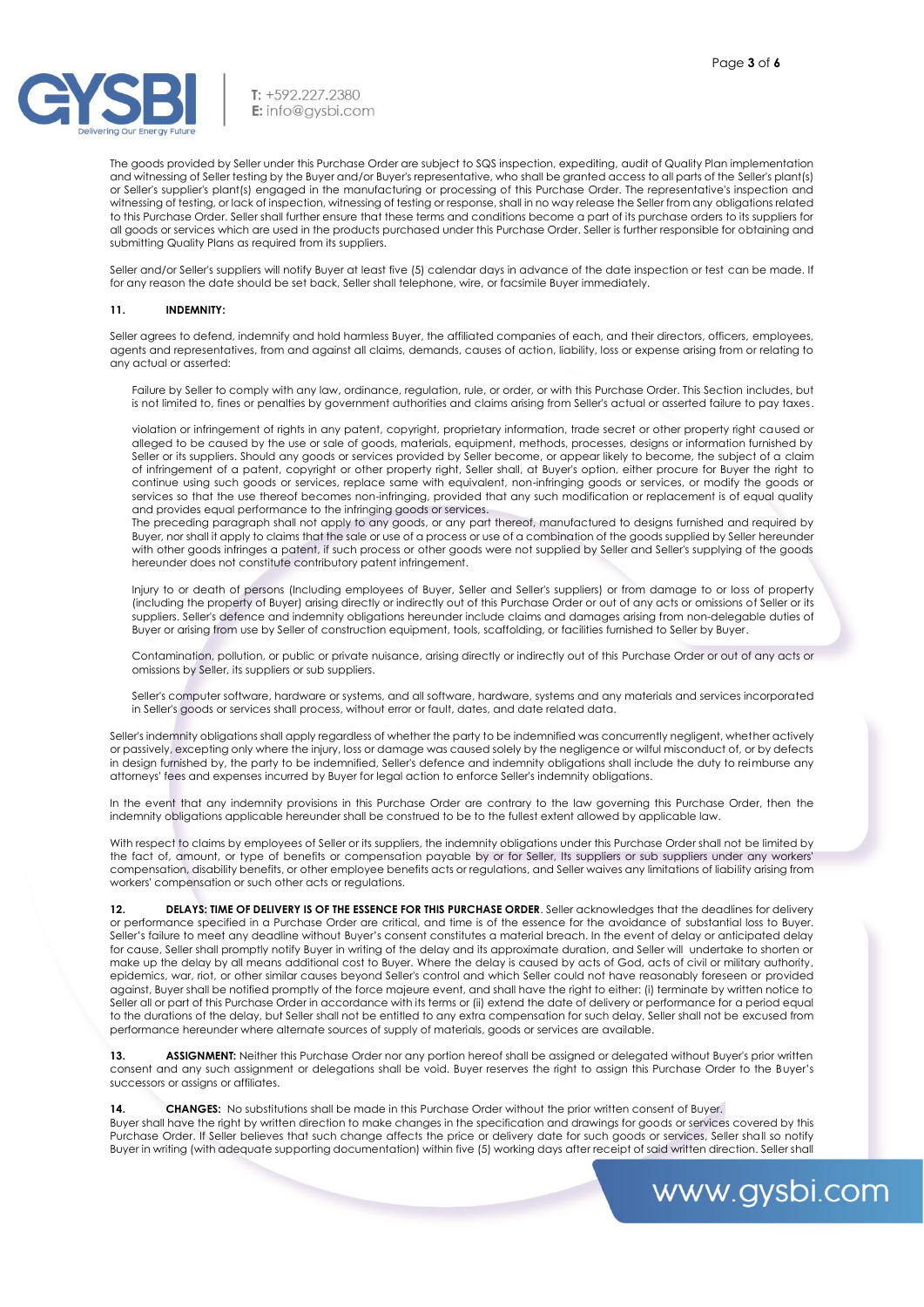www.gysbi.com



T: +592.227.2380 E: info@aysbi.com

suspend performance of the change unless thereafter released in writing by Buyer to perform said change, and Buyer and Seller shall mutually agree in writing upon an equitable adjustment in the price and/or delivery date to reflect the effect of such change.

Seller's request for any adjustments shall be deemed waived unless submitted in writing within such five (5) working days after Seller receives direction to make such changes. Seller shall not suspend performance of the unaffected portion of this Purchase Order while Buyer and Seller are in the process of making such changes and any related adjustments or at any time thereafter unless so instructed

in writing by Buyer. If released in writing by Buyer, Seller shall comply with and perform such change in accordance with the terms of this Purchase Order during the time Seller and Buyer require to mutually agree upon an equitable adjustment. No agreement or understanding modifying the conditions of terms of this Purchase Order shall be binding upon Buyer nor will extra compensation be paid by Buyer unless the agreement or understanding is made in writing.

**15. CANCELLATION FOR DEFAULT:** In the event Seller shall be adjudged bankrupt, make a general assignment for the benefit of its creditors, or if a receiver shall be appointed on account of Seller's insolvency, or in the event Seller is in default of any material provisions or requirement of this Purchase Order, Buyer may, by written notice to Seller, without prejudice to any other rights or remedies which Buyer may have, cancel further performance by Seller under this Purchase Order. In the event of such cancellation, Buyer may complete the performance of this Purchase Order by such means as Buyer selects, and Seller shall be responsible for any additional costs incurred by Buyer in so doing. Seller shall deliver or assign to Buyer any work in progress as Buyer may request. Any amounts due Seller for goods and services completed by Seller in full compliance with the terms of this Purchase Order prior to such cancellation shall be subject to set off of Buyer's additional costs of completing the Purchase Order and other damages incurred by Buyer as a result of Seller's default. Waiver by Buyer of any default of Seller shall not be considered to be a waiver by Buyer of any provision of this Purchase Order or of any subsequent default by Seller.

**16. TERMINATION FOR CONVENIENCE:** Buyer shall have the right to terminate for its convenience further performance of all or any separable part of this Purchase Order at any time by written notice to Seller. On the date of such termination stated in the notice, Seller shall discontinue all work pertaining to this Purchase Order, shall place no additional orders, and shall preserve and protect materials on hand purchased for or committed to this Purchase Order, work in progress, and completed work both in Seller's and in its supplier's plants pending Buyer's instructions, and shall dispose of same in accordance with Buyer's instructions. Termination payment to Seller or refund to Buyer, if any, shall be promptly and mutually agreed to by Buyer and Seller, based on that portion of the work satisfactorily performed to the date of cancellation, including reimbursement for reasonable overhead and profit on such work, plus reasonable and necessary expenses resulting from the termination, as substantiated by documentation satisfactory to and verified by Buyer, disposition of work and material on hand, and amounts verified by Buyer, disposition of work and material on hand, and amounts previously paid by Buyer. Seller shall not be entitled to any loss of prospective profits, contribution to overhead or incidental, consequential, or other damages because of such termination payment.

Seller shall deliver or assign all goods with all applicable warranties or dispose of goods as directed by Buyer prior to final payment.

17. **LAWS AND REGULATIONS:** Seller warrants that all goods and services supplied pursuant to this Purchase Order will comply with all applicable laws, ordinances and regulations, and further Seller shall provide all permits, certificates and licenses which may be required for the performance of the Purchase Order. This Purchase Order shall be subject to the law and jurisdiction of Guyana unless expressly designated otherwise in the Purchase Order.

The United Nations Convention on Contracts for the International Sale of Goods does not apply to this Purchase Order and shall be disclaimed and excluded from any contracts placed by Seller with its suppliers.

Seller certifies that it has an affirmative action policy ensuring equal employment opportunity without regard to race, colour, national origin, sex, age, religion or handicap, that it maintains no employee facilities segregated on the basis of race, colour, religion or national origin and that it is not debarred or suspended from being awarded Federal or Federally assisted contracts.

**18. LIENS:** Seller agrees to indemnify, hold harmless and defend Buyer from and against all laborers', materialman's, mechanics', or other liens arising from the performance of Seller's obligations under this Purchase Order and shall keep the premises of Buyer free from all such claims, liens, and encumbrances. To the full extent permitted by applicable law, Seller, for itself and all of its suppliers of any tier, waives all rights of lien against the property and premises of Buyer for labour performed or for goods furnished for the Work.

**19. SUSPENSION OF PERFORMANCE:** Buyer may at any time, and from time to time, by written notice to Seller, suspend further performance of all or any portion of this Purchase Order by Seller, Such suspensions shall not exceed more than one hundred eighty (180) consecutive calendar days each nor aggregate more than two hundred seventy (270) calendar days, Upon receiving any such notice of suspension, Seller shall promptly suspend further performance of the Purchase Order to the extent specified, and during the period of such suspension shall properly care for and protect all work In progress and materials, supplies, and equipment Seller has on hand for performance of the Purchase Order, Seller shall use its best efforts to utilize its material, labour and equipment in such a manner as to mitigate costs associated with suspension. Buyer may at any time withdraw the suspension as to all or part of the suspended performance by written notice to Seller specifying the effective date and scope of withdrawal and Seller shall, on the specified date of withdrawal, resume diligent performance of the work for which the suspension is withdrawn.

If Seller believes that any such suspension or withdrawal of suspension justifies modification of the Purchase Order price or time for performance, Seller shall comply with the provisions set forth in Article 11, entitled CHANGES. In no event shall Seller be entitled to any loss of prospective profits, contributions to overhead or any incidental, consequential or other damages because of such suspensions or withdrawals of suspension.

**20. INDEPENDENT CONTRACTOR:** Seller shall act as an independent Contractor and not as an agent or employee of Buyer and shall not subcontract any portion of the work without the written consent of Buyer.

**21. GRATUITIES:** Buyer may, by written notice to the Seller, terminate the right of the Seller to proceed or continue under this Purchase Order if it is found that gratuities (in the form of entertainment, gifts or otherwise), were offered or given by the Seller, or any agent or representative of the Seller to any officer or employee of the Buyer with a view toward securing this Purchase Order or securing favourable treatment with respect to the awarding or amending, or the making of any determinations with respect to the performing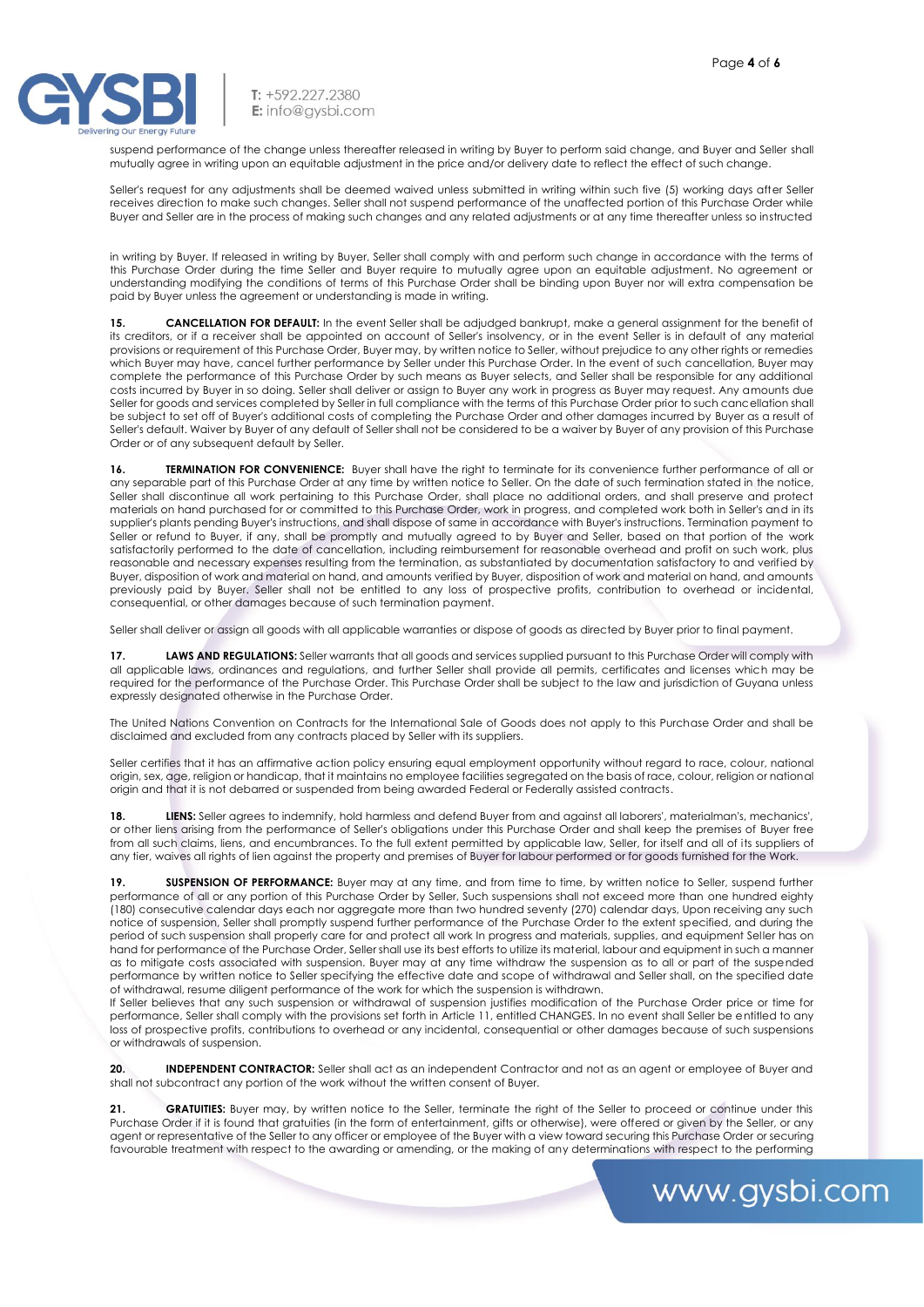

T: +592.227.2380 E: info@gysbi.com

of this Purchase Order. In the event this Purchase Order is terminated as provided in this provision, Buyer shall be entitled to pursue the same remedies against the Seller as it could pursue in the event of a material breach of the Purchase Order by the Seller. The rights and remedies of Buyer provided in this or any other article shall not be exclusive and are in addition to any other rights and remedies provided by law or under this Purchase Order.

**22. CONFIDENTIAL INFORMATION:** The documents and all other information designated as confidential or proprietary and contents thereof are referred to as "Information". Seller agrees to retain the information in confidence and not to disclose it to any third party or use such Information for any other purpose, except as authorized by Buyer for the performance of this Purchase Order. Seller shall not publicize the existence or scope of this Purchase Order without Buyer's written consent. Seller shall require these same agreements on the part of any supplier of Seller's to whom the Information is disclosed. Seller shall return all Information and copies thereof to Buyer upon written request.

**23. HAZARDOUS MATERIALS:** Seller shall notify Buyer in writing if goods furnished are subject to laws or regulations relating to hazardous or toxic substances, or when disposed of, to regulations governing hazardous wastes, or to any other environmental or safety and health regulation. Seller shall furnish: all appropriate shipping certification; labelling in compliance with the Workplace Hazardous Materials Information System; Material Safety Data Sheets in compliance with the Workplace Hazardous Materials Information System; and instructions for shipping, safety, handling, exposure and disposal in a form sufficiently clear for use by Buyer's non-technical personnel and sufficiently specific to identify all action which the user must take concerning the material. The following certification must be made on the bill of lading: "This is to certify that the above named articles are properly classified, described, packaged, marked and labelled and are In proper condition for transportation according to any applicable transportation regulations,"

**24. VALIDITY OF PROVISIONS:** In the event any Provision, or any part or portion of any Provision of this Purchase Order shall be held to be invalid, void or otherwise unenforceable, such holding shall not affect the remaining part or portions of that Provision, or any other Provision hereof.

**25. ARBITRATION:** In the event that Buyer is required to arbitrate a dispute with a third party, which dispute arises out of this Purchase Order or is in any way connected with Seller, Seller agrees to join in such arbitration proceeding as Buyer may direct and shall submit to such jurisdiction and be finally bound by the judgment rendered in accordance with the arbitration rules as may be established therein.

**26. RIGHT TO OFFSET:** Buyer, without waiver or limitation of any rights or remedies of Buyer, shall be entitled from time to time to deduct from any amounts due or owing by Buyer to Seller in connection with this Purchase Order, any and all amounts owed by Seller to Buyer.

**27. SECURITY:** If Buyer makes any advance or progress payment to Seller under the Purchase Order, upon Buyer's request, Seller agrees to execute a Security Agreement and Financing Statement (both in form satisfactory to Buyer) granting a Security interest to Buyer effective in all states of fabrication or manufacture in the proceeds, raw materials and goods which are purchased, manufactured, or otherwise obtained pursuant to the Purchase Order.

**28. SURVIVAL:** The provisions of this Purchase Order which by their nature are intended to survive the termination, cancellation, completion or expiration of this Purchase Order shall continue as valid and enforceable obligations of the parties notwithstanding any such termination, cancellation, completion or expiration.

**29. TRIAL:** Seller hereby knowingly, voluntarily and Intentionally waives (to the extent permitted by applicable law) any right it may have to a trial by jury of any dispute arising under or relating in any way to this Purchase Order and agrees that any such dispute may, at Buyer's option, be tried before a judge sitting without a jury.

**30. EXPORT AUTHORIZATIONS:** When equipment, material, supplies, technology or other items furnished under this Purchase Order are for export and ultimate use in a country other than Guyana, Seller shall provide to Buyer or Agent, within thirty (30) days after issuance of this Purchase Order, a written notice stating whether any authorization for the export of such items is required by the exporting country. Seller shall assist, without any additional cost to Buyer or Agent, the Buyer or Agent in obtaining all such authorizations for export. Assistance shall be in ' the form of technical data, drawings, brochures, technical expertise or other means as deemed necessary.

**31. INSURANCE FOR SERVICES:** Seller shall, at its sole expense, maintain in effect at all times during performance of the Services insurance coverage with limits not less than those set forth below and with insurers satisfactory to Buyer and under forms of policies satisfactory to Buyer:

*Contractors All Risk – GYD 22,000,000 Company Liability – GYD 11,000,000 Public Liability – GYD 11,000,000*

In the event Seller maintains insurance covering loss or damage to equipment, tools, or any other property of Seller such insurance shall include an insurer's waiver of subrogation in favour of Buyer and Buyer's Authorized Representative and their Affiliates. If Seller does not maintain such insurance, Seller waives any and all rights of recovery against Buyer and Buyer's Authorized Representative and each of their Affiliates for loss or damage to such equipment, tools, or other property of Seller.

None of the requirements contained herein as to type, limits, and approval of insurance coverage to be maintained by Seller are intended to and shall not in any manner limit or qualify the liabilities and obligations assumed by Seller under this Agreement.

Seller shall deliver to Buyer no later than ten (10) calendar days after Effective Date of the Agreement, but in any event prior to commencing any Services or entering the Jobsite or Facility, certificates of insurance evidencing that the insurance policies with limits described above are in full force and effect. Certificates shall be issued in a form acceptable to Buyer and provide that not less than thirty (30) days advance written notice will be given to Buyer prior to cancellation, termination, or material alteration of such policies. Delivery of the original and two (2) copies of the certificates and any notices of policy change shall be made to: